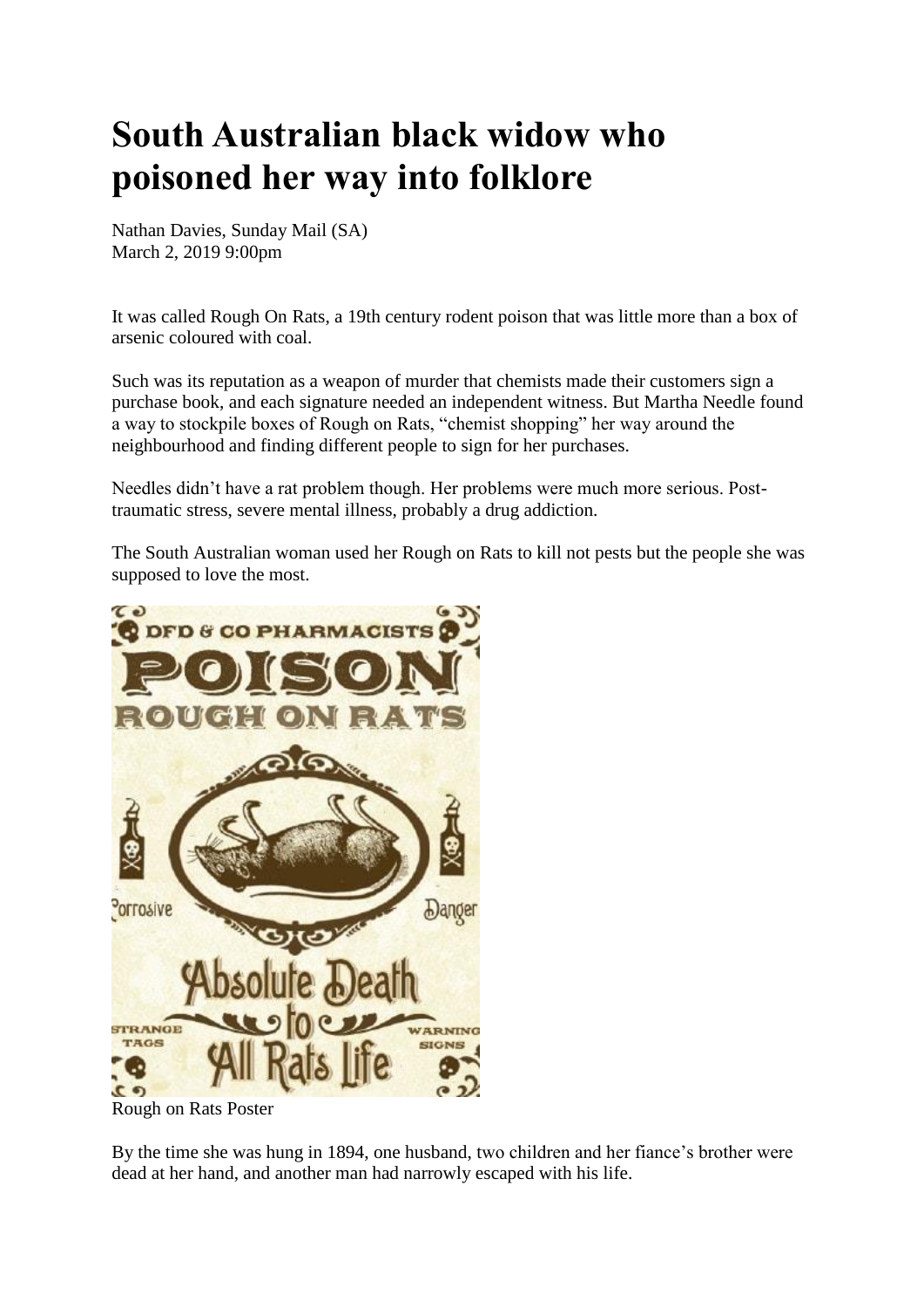She became known around the globe as the Black Widow, a heartless killer who broke the sacred bonds of motherhood and murdered her own children.

According to Adelaide author and academic Samantha Battams, the woman behind new book The Secret Art of Poisoning, the real story is far more nuanced and complicated than the headlines that appeared in the tabloids of the day.

For Battams, the Martha Needle story is one of a little girl who grew up neglected and abused with an alcoholic mother and evil stepfather. It is the story of a woman who eventually paid for the sins of those who were supposed to raise her by hanging by the neck.

And, bizarrely, it's the story of how this history of abuse echoed through the generations and produced another murderous poisoner.

For Battams, the story started when she was researching the life of South Australian aviator Harry Butler for another book.

While reading old newspaper clippings about the return of the famous Smith brothers, who landed at Butler's airport north of Adelaide, she was distracted by another story — one even more prominent than that written about the aviation heroes.

It was the story of Alexander Newland Lee, a shearer and railway worker from the town of tiny Rhynie in the Claire Valley, between Tarlee and Auburn.



Alexander Lee

In a case known as The Rhynie Tragedy, Lee was said to have been deeply depressed after injuring his hand.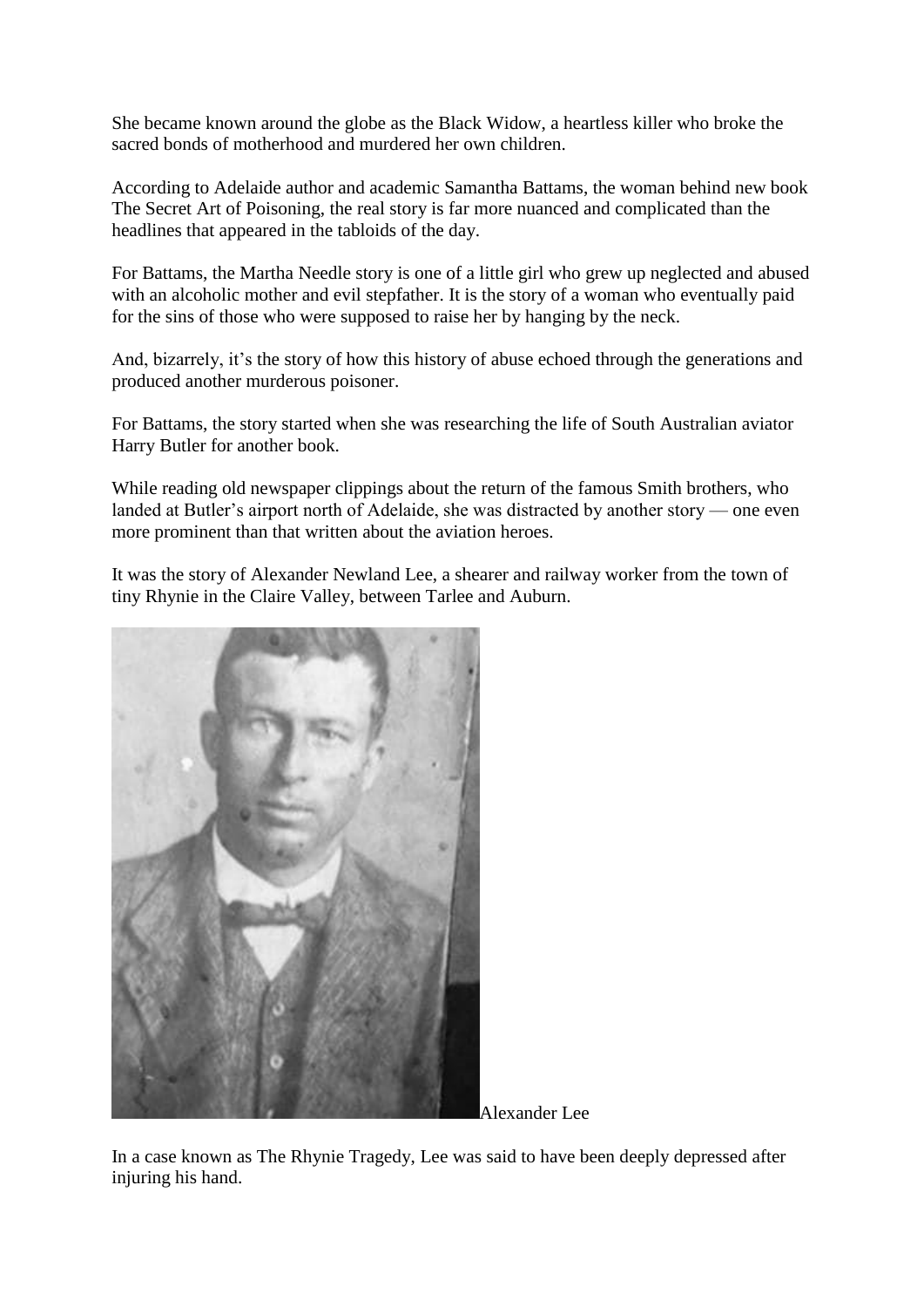Unable to work, he was dependent on his brother for money.

He'd also fallen in love with a German-Australian nurse who had been treating him in the hospital — a situation greatly complicated by the fact he already had a wife and children.

Using strychnine, Lee killed three of his seven children and his wife.

It was a scandal on a grand scale, and Lee was found guilty on July 15, 1920, and sentenced to death.

Despite numerous letters of protest to Adelaide newspapers, and even the threat of a union strike, Lee was hanged at the Adelaide Gaol.

He was 31 years old.

Compelled to look deeper at the story, Battams made a startling discovery.

Alexander Lee was the nephew of none other than Martha Needle, who used poison to kill members of her own family and was also hanged at the age of 31.

Intrigued, Battams dug deeper still.

The story she uncovered is both tragic and astounding.

# ■ ■ ■

Martha Needle was born Martha Kenedy at Murbko in the Murray Mallee on April 9, 1863.

Growing up she was also known as Martha Charles and Martha Foran, a testament perhaps to how fractured and unsettled her childhood was.

Her mother Mary was a poor Scottish immigrant, immigrating from the Orkney Islands where she was working as a farm servant at just 16 years of age.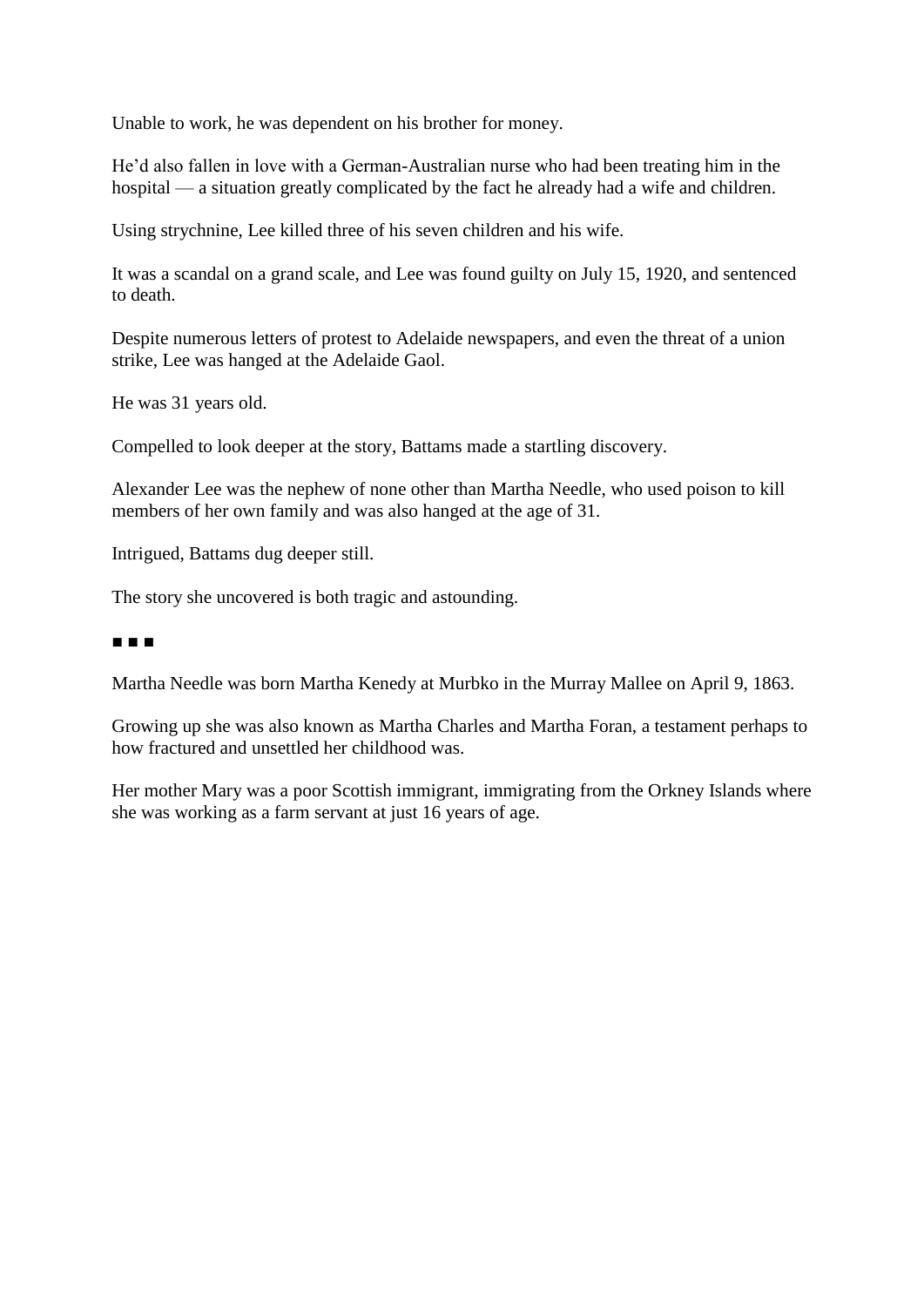

Martha Needle in 1889

But despite the newspaper stories of Australia's eternal sunshine and abundant work, Mary's life in South Australia was anything but happy.

She married Englishman Joseph Charles at the Scottish settlement of Inverbrackie in the Adelaide Hills and the couple went to work at Anlaby sheep station.

They had a number of children, but when Mary was pregnant with Martha, Joseph abandoned the family.

Now with child, Mary, unable to cope on her own, also abandoned the children.

The pregnant Mary teamed up with Irishman Daniel Foran, an army deserter who never accepted Martha as his own.

In fact, according to court records, he physically and emotionally abused young Martha.

The family then moved to Eyre Peninsula, living at Lake Hamilton, Bramfield, Little Swamp and Port Lincoln.

Eventually, they moved back to Adelaide where Daniel's ongoing sexual abuse of Martha was finally revealed.

He was sentenced to two years' jail.

#### ■ ■ ■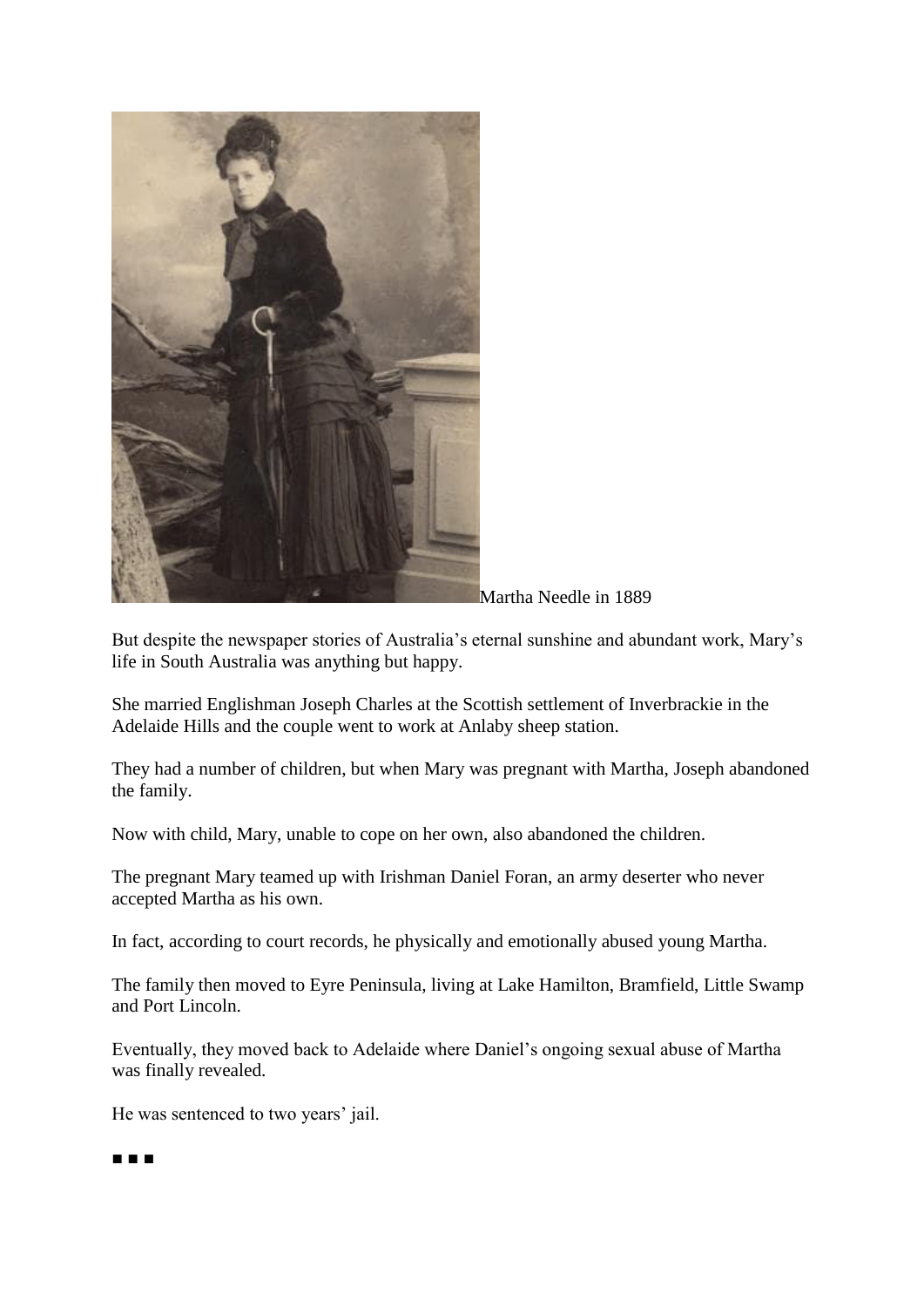Martha became a house servant, and at the age of 16 met a dashing Englishman named Henry Needle.

She was soon pregnant, and the couple married and had two children. Poor economic conditions saw them move first to Sydney, then to Melbourne.

Around Christmas time, 1885, their daughter Mabel died. The doctor suspected a brain tumour, and the little girl was buried in a mass grave with 11 other children on December 29.

Martha gave birth to two more girls, Elsie and May.

Things were rough in the Needle family, however, and one afternoon Henry came home and started a fight with Martha, hitting her with a plank of wood.

In 1889 Henry suddenly became very ill, vomiting and refusing to eat.

On October 4, 1889, he died of "sub-acute hepatitis and persistent vomiting. Enteric fever and exhaustion in not taking nourishment".

There was no suspicion of poisoning. Yet.

### ■ ■ ■

The grieving Martha was comforted by Otto Juncken, from a family of German-speaking Danes who had immigrated to the Barossa along with thousands of other Lutherans.

Builder-carpenters, it was likely the Needles and Juncken families knew each other in Adelaide, but it was in Melbourne that Martha and Otto connected on a deeper level (Otto would later change his surname to Yuncken and found the successful building firm Hansen Yuncken).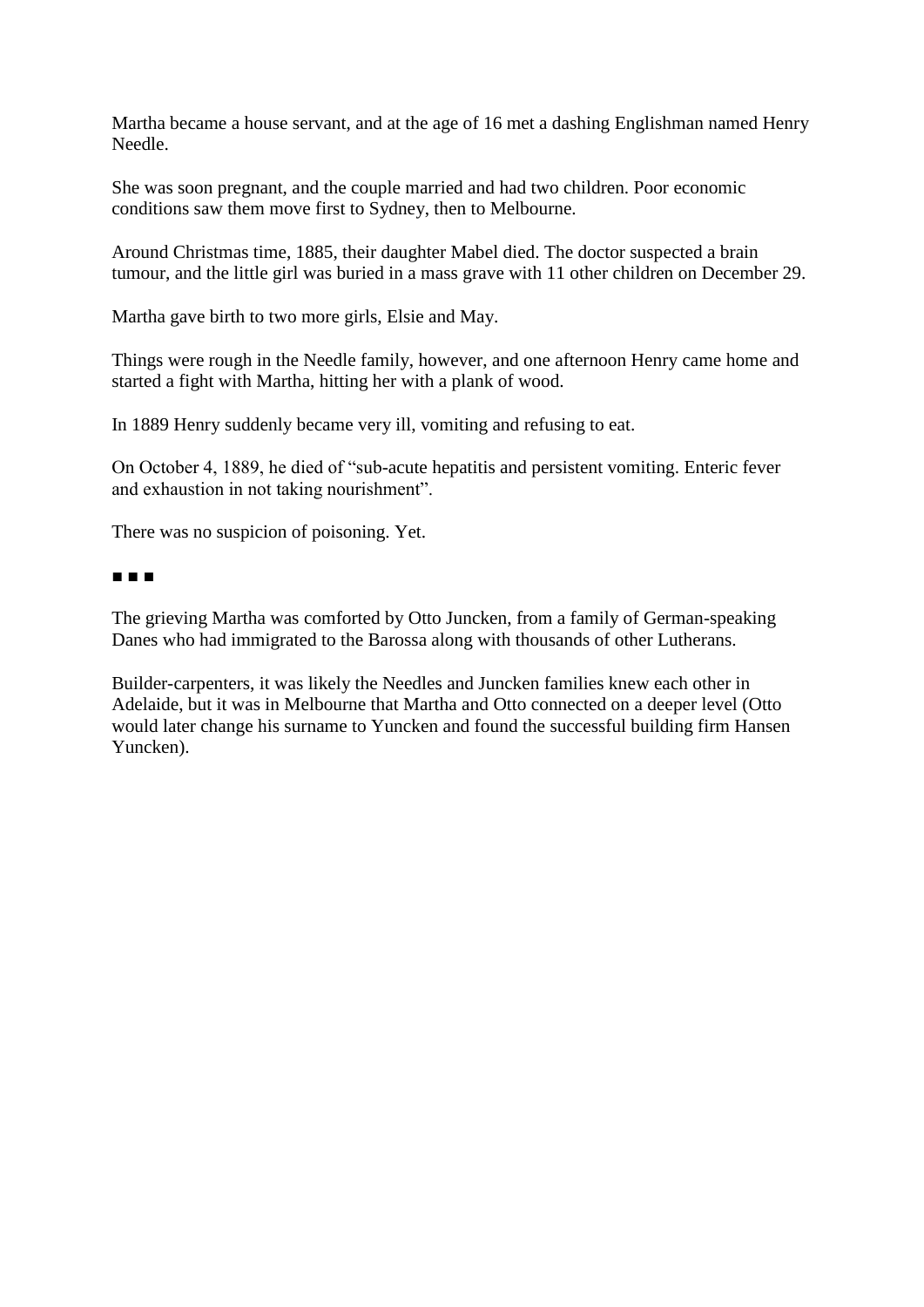

Martha Needle's children May and Elsie.

Otto's visits became more frequent when little Elsie got sick, and he is quoted as saying "no one could have been more tender" than Martha. Elsie died on December 9, 1890, with doctors diagnosing gangrenous stomatitis, a common disease in malnourished children.

A distraught Martha travelled back to SA with daughter May, visiting her sister near Kapunda.

Back in Richmond, curly-headed May also become sick, initially diagnosed with marasmus, another common disease of the poor.

Otto continued his comforting visits, but on August 27, 1891, little May died. She was buried in Kew Cemetery in the same grave as her father and sister.

■ ■ ■

"Initially there was a lot of compassion towards her because she'd lost her husband and children, and she was taken in by the Junckens as the housekeeper," Battams says.

"She was depressed and tried to kill herself, and the doctor's 'prescription' was that she was pining and should marry Otto. So they became engaged.

"Otto's brother Louis was supportive of that but when her uncontrollable temper came out he was very concerned as the eldest brother. He wrote to their mother back in the Barossa saying he was concerned about Martha."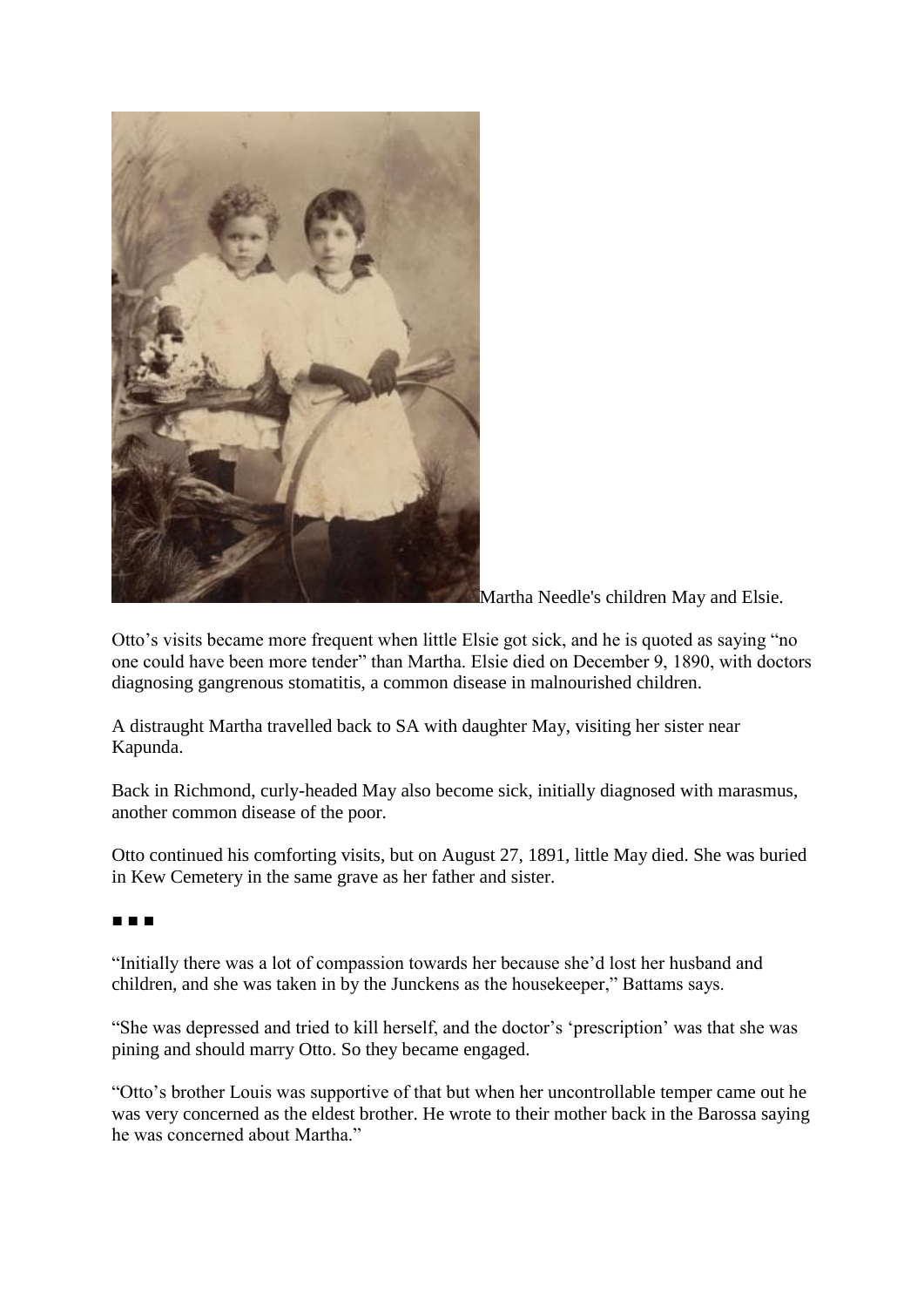

Otto Junkcen

Otto's mother wrote back, advising him not to marry Martha. When Martha found out she was — to put it mildly — not happy.

Louis was, in Martha's mind, someone who had the potential to wreck her relationship with Otto. In April, 1893, Louis became ill. On May 16, 1894 he died from "gastritis and endocarditis".

"One of the doctors was sceptical and wanted a second opinion," Battams says.

"He wanted an autopsy, but the Yunken family wasn't keen on the idea."

When Otto's brother Herman started getting ill, however, some suspicion finally settled on Martha Needle.

"Herman noticed that he was getting sick every time he drank tea with Martha so they went to the police and set up a trap," Battams says.

"He asked for a cup of tea, and the police jumped in and seized the tea.

"Searching the house they found the Rough On Rats, and they also found chloradine which was a cure-all with an opiate in it. Martha took this a lot and it may have been linked to her disassociated states."

Martha was arrested and taken to the city watch house where she was charged with Louis's murder.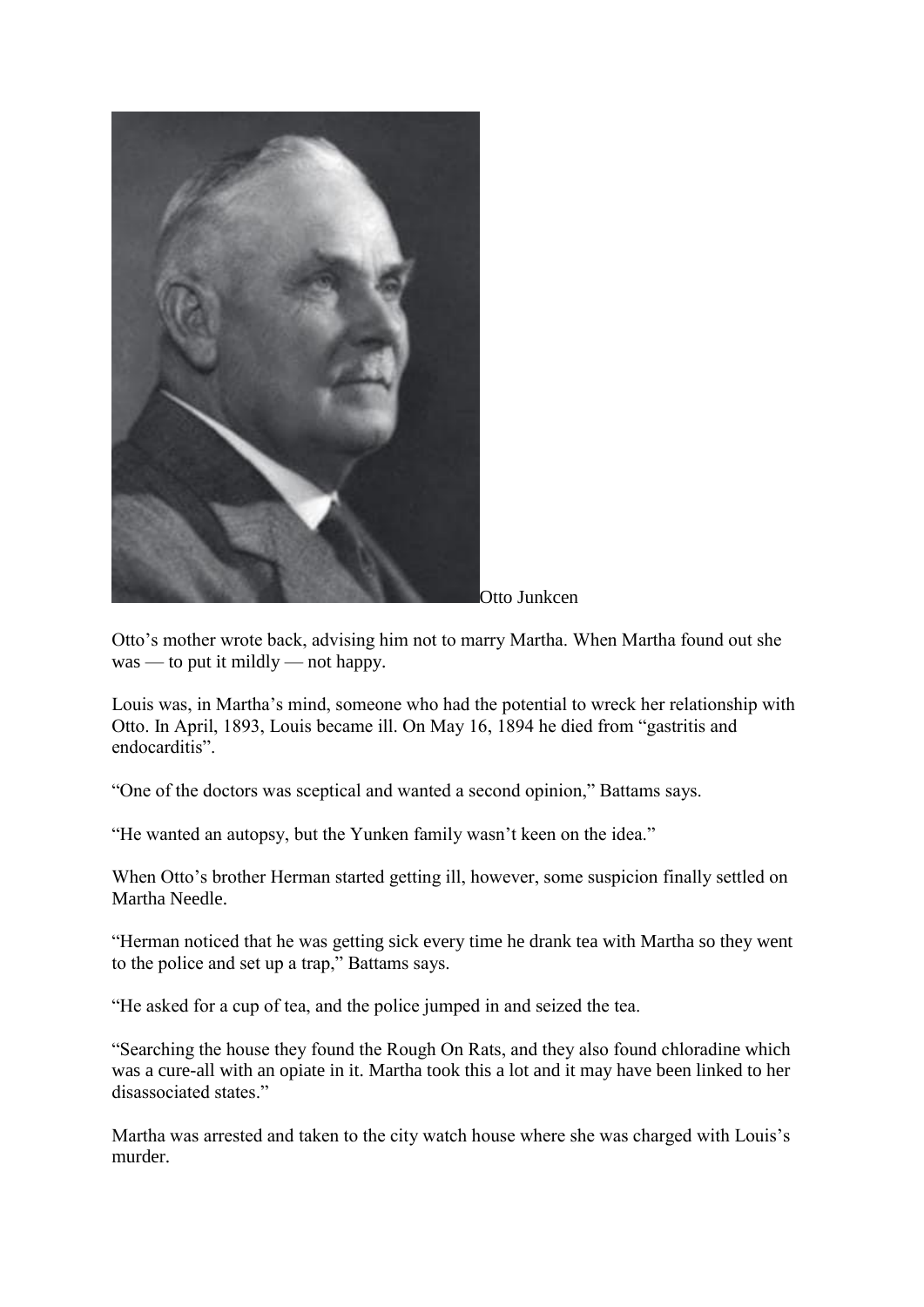#### ■ ■ ■

Martha's case captured not only the attention of the Australian press, but newspapers as far away as the US, where the New York Times reported on the trial of this Australian murderess.

She was dubbed The Black Widow and The Poisoner, and stories were quick to condemn her for every death she'd been close to, despite the fact that she'd only been charged with the murder of Louis.

Martha's lawyer was David Gaunson, a good-looking and quick-witted man who had already established a name for himself by representing the bushranger Ned Kelly.

"He was very prominent in his day, and a strong advocate for the underprivileged," Battams says.

"He spoke about the role of the press and how the press had basically tried her in the papers."

Martha had, it seemed, broken the sacred vows of motherhood and the papers were out to crucify her.

The bodies of Louis Juncken, Henry Needles and little Elsie and May were all exhumed, and arsenic was present in all four bodies (although the amount found in Elsie was very small).



The death mask of Martha Needle.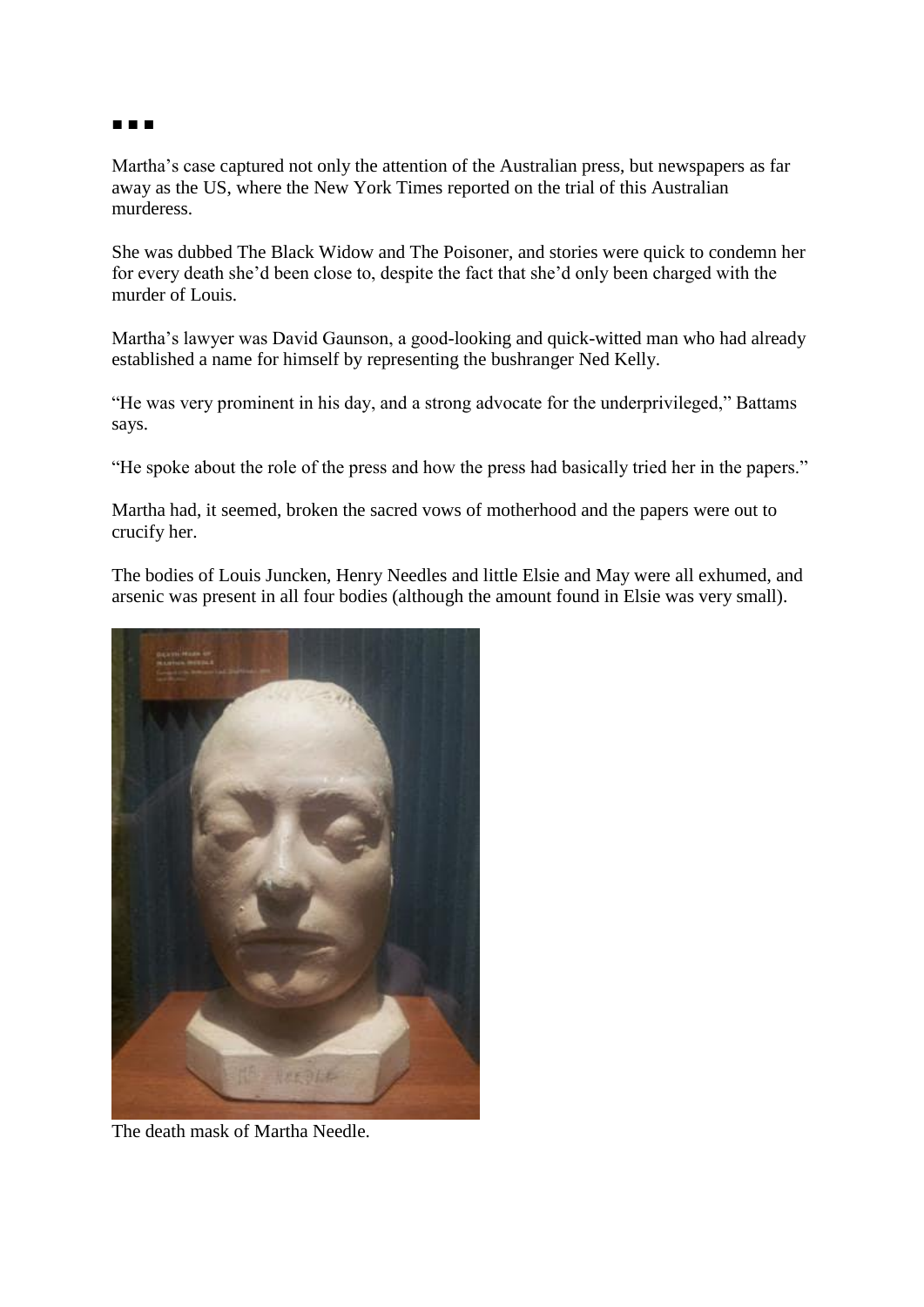At the end of the trial, the jury returned with a verdict of guilty, with the judge's associate asking, "Martha Needle, have you anything to say why sentence of death should not be passed on you?"

"I am not guilty," she replied, almost inaudibly.

Then, louder, "It is undeserved. I am not guilty."

Martha maintained her innocence to the end, refusing to confess to a priest sent to try to save her soul.

On the night before she went to the gallows she wrote to Otto:

"In a few hours I shall be free from all sorrow, but you, dear Otto, must live on for a time … Rest assured that we shall meet again where there is no parting. Your good father, also poor Louis, and my dear little ones will welcome you. You know dear Elsie and May loved you on earth. They will do so in heaven … I have asked God to forgive anything I have done to displease Him … and I forgive all that have ever done me any sort of unkindness … From your loving Martha."

Just before 10am, on October 22, 1894, Martha Needle was dressed in a brown wincey dress and a death cap.

Her hands were strapped down, a hemp noose was placed over her head and she was walked on to the scaffold.

When asked by the sheriff if she had anything to say she replied quietly, "No sir, I have nothing to say."

The bolt was drawn.

# ■ ■ ■

While researching her book, Battams came to the conclusion Martha Needle was a deeply ill person, suffering from mental illnesses that science is only now starting to understand.

"I think she probably had Munchausen syndrome by proxy, or fabricated or induced illness by carers as they call it now, and probably a personality disorder as well," she says.

"It seems she also had a lack of impulse control, and with her highly abusive background … she had a lot to cope with.

"I think it's a fascinating tale. Not cut and dried, very complex. Someone who read the story said, 'It seems like she died for the sins of her mother and stepfather'.

And, remarkably, it seems as though these sins lived on, flowing through the generations and manifesting again in Martha's nephew Alexander Lee.

One family, two poisoners, eight innocent people killed.